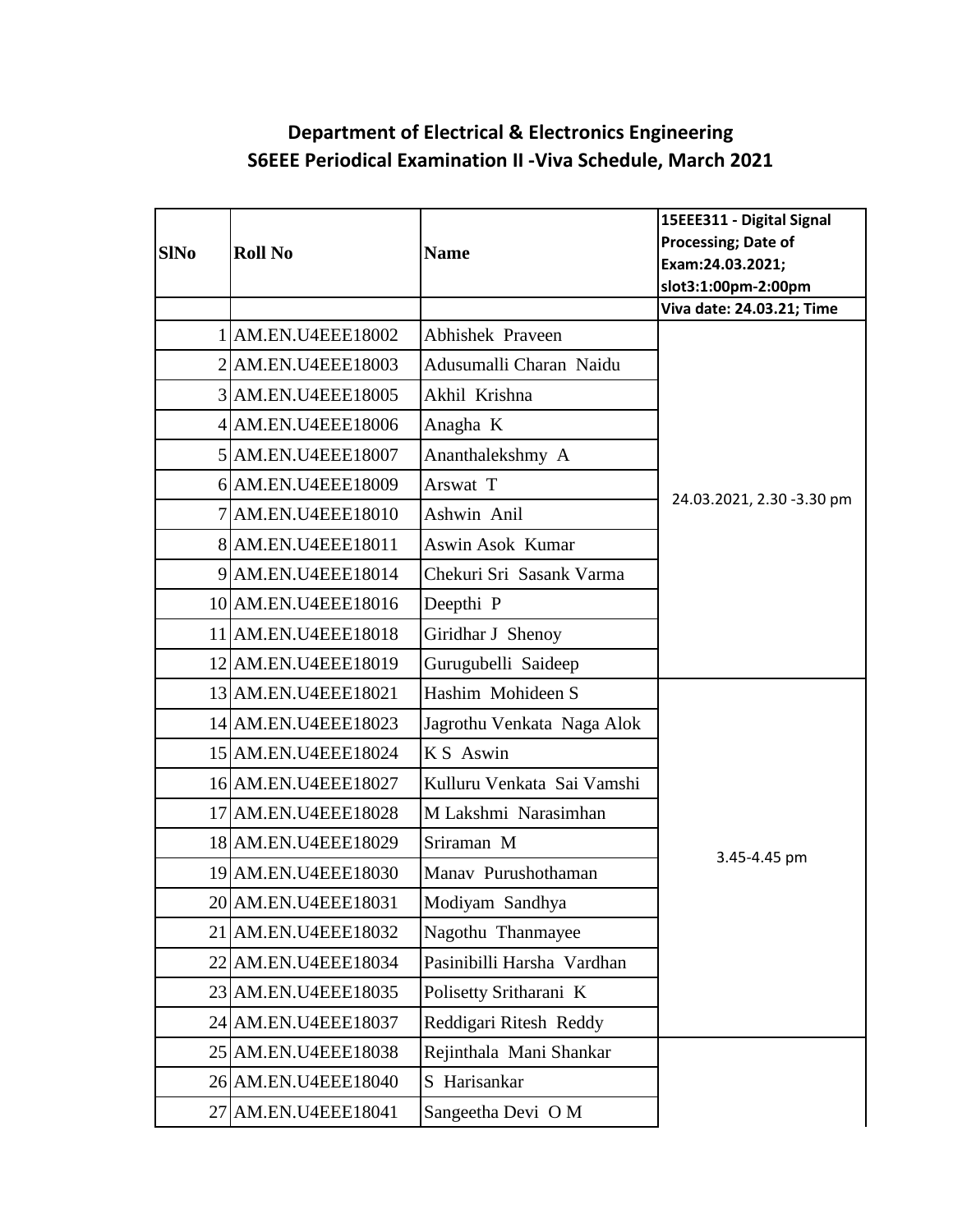| 28 AM.EN.U4EEE18044 | Sree Sai V G                |              |
|---------------------|-----------------------------|--------------|
| 29 AM.EN.U4EEE18046 | Swamy Manoj Kumar T         |              |
| 30 AM.EN.U4EEE18047 | Upputuru Pavanika           |              |
| 31 AM.EN.U4EEE18048 | Vaibhav Meher               | 5-6 pm       |
| 32 AM.EN.U4EEE18050 | Yarraboina Ashok            |              |
| 33 AM.EN.U4EEE18101 | Abhijith R                  |              |
| 34 AM.EN.U4EEE18102 | Adithya Raj Melayikandy     |              |
| 35 AM.EN.U4EEE18105 | Aman Goyal                  |              |
| 36 AM.EN.U4EEE18106 | Anamika Murthy              |              |
| 37 AM.EN.U4EEE18108 | Anurag N Parameswaran       |              |
| 38 AM.EN.U4EEE18109 | Ashitha R Nair              |              |
| 39 AM.EN.U4EEE18110 | Aswin Anil Kumar            |              |
| 40 AM.EN.U4EEE18111 | Aswini V Pai                |              |
| 41 AM.EN.U4EEE18113 | C V Dheena Dhayalan         |              |
| 42 AM.EN.U4EEE18117 | G Chenna Kesava Reddy       | 6.15-7.15 pm |
| 43 AM.EN.U4EEE18124 | Kanta Muni Nikhilsai        |              |
| 44 AM.EN.U4EEE18125 | K Devendra Venkata Naga Sai |              |
| 45 AM.EN.U4EEE18127 | Lalkrishna U                |              |
| 46 AM.EN.U4EEE18128 | M S Kavya Lakshmi           |              |
| 47 AM.EN.U4EEE18129 | Madhu                       |              |
| 48 AM.EN.U4EEE18130 | Marri Nithin Reddy          |              |
| 49 AM.EN.U4EEE18132 | Nandu Krishnakumar Pillai   |              |
| 50 AM.EN.U4EEE18135 | Praphul R                   |              |
| 51 AM.EN.U4EEE18136 | Ranjitha R                  |              |
| 52 AM.EN.U4EEE18137 | Reddy Bhavishya             | 7.30-8.30pm  |
| 53 AM.EN.U4EEE18138 | Rhithika Rajeev             |              |
| 54 AM.EN.U4EEE18140 | Sabarish V                  |              |
| 55 AM.EN.U4EEE18143 | Somana Krishna Sai          |              |
| 56 AM.EN.U4EEE18148 | Vaishnavi D                 |              |
| 57 AM.EN.U4EEE18150 | Yerramsetti Rohith          |              |
| 58 AM.EN.U4EEE18501 | Thushar Krishna Baiju       |              |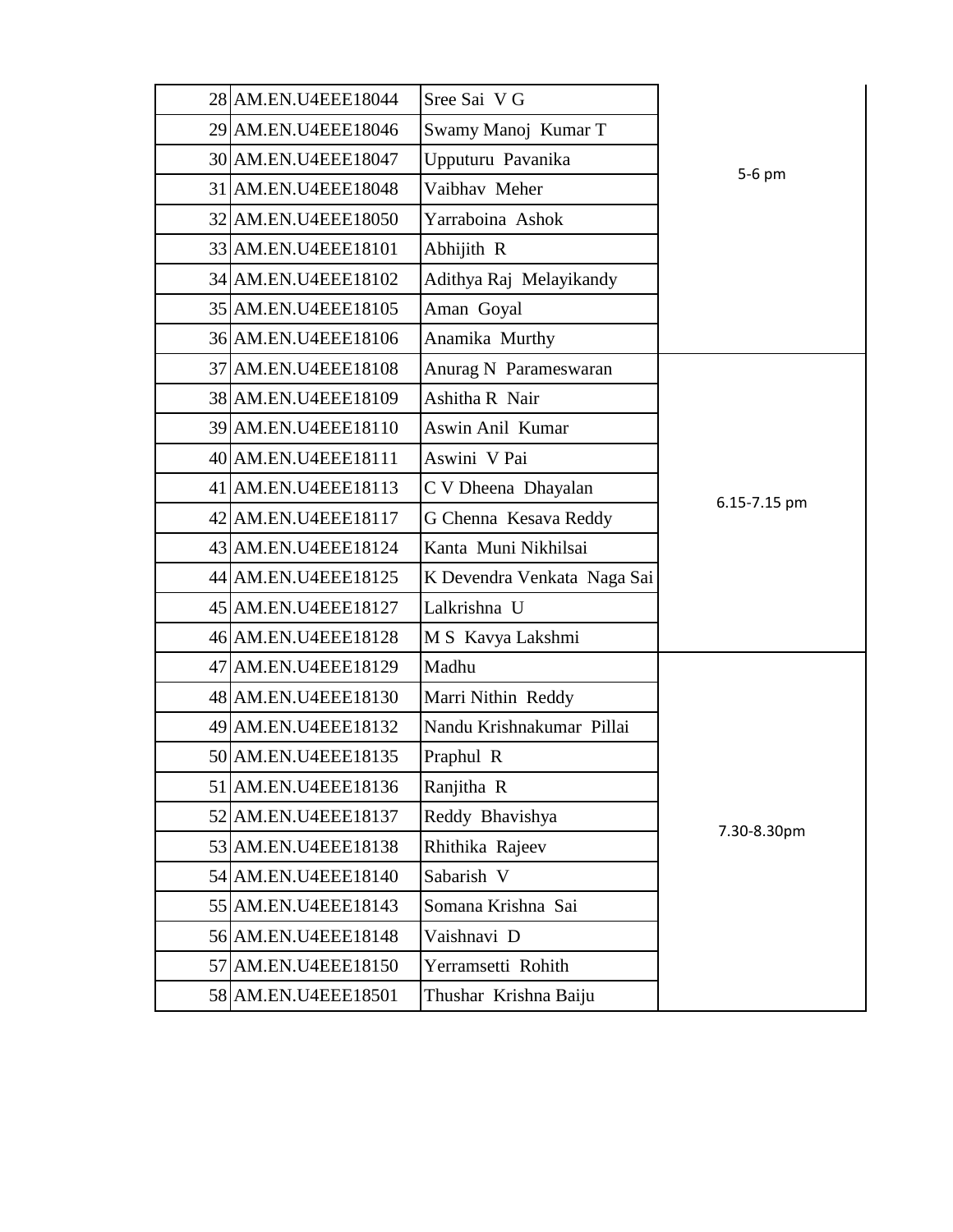|             |                     |                            | 15MAT303 - Optimization    |
|-------------|---------------------|----------------------------|----------------------------|
|             |                     |                            | <b>Techniques; Date of</b> |
| <b>SINo</b> | <b>Roll No</b>      | <b>Name</b>                | Exam:25.03.2021;           |
|             |                     |                            | slot3:1:00pm-2:00pm        |
|             |                     |                            | Viva date: 25.03.21; Time  |
|             | 1 AM.EN.U4EEE18002  | Abhishek Praveen           |                            |
|             | 2 AM.EN.U4EEE18003  | Adusumalli Charan Naidu    |                            |
|             | 3 AM.EN.U4EEE18005  | Akhil Krishna              |                            |
|             | 4 AM.EN.U4EEE18006  | Anagha K                   |                            |
|             | 5 AM.EN.U4EEE18007  | Ananthalekshmy A           |                            |
|             | 6 AM.EN.U4EEE18009  | Arswat T                   | 2.30 - 3.30 pm             |
|             | 7 AM.EN.U4EEE18010  | Ashwin Anil                |                            |
|             | 8 AM.EN.U4EEE18011  | Aswin Asok Kumar           |                            |
|             | 9 AM.EN.U4EEE18014  | Chekuri Sri Sasank Varma   |                            |
|             | 10 AM.EN.U4EEE18016 | Deepthi <sub>P</sub>       |                            |
|             | 11 AM.EN.U4EEE18018 | Giridhar J Shenoy          |                            |
|             | 12 AM.EN.U4EEE18019 | Gurugubelli Saideep        |                            |
|             | 13 AM.EN.U4EEE18021 | Hashim Mohideen S          |                            |
|             | 14 AM.EN.U4EEE18023 | Jagrothu Venkata Naga Alok |                            |
|             | 15 AM.EN.U4EEE18024 | KS Aswin                   |                            |
|             | 16 AM.EN.U4EEE18027 | Kulluru Venkata Sai Vamshi |                            |
|             | 17 AM.EN.U4EEE18028 | M Lakshmi Narasimhan       |                            |
|             | 18 AM.EN.U4EEE18029 | Sriraman M                 | 3.45-4.45 pm               |
|             | 19 AM.EN.U4EEE18030 | Manav Purushothaman        |                            |
|             | 20 AM.EN.U4EEE18031 | Modiyam Sandhya            |                            |
|             | 21 AM.EN.U4EEE18032 | Nagothu Thanmayee          |                            |
|             | 22 AM.EN.U4EEE18034 | Pasinibilli Harsha Vardhan |                            |
|             | 23 AM.EN.U4EEE18035 | Polisetty Sritharani K     |                            |
|             | 24 AM.EN.U4EEE18037 | Reddigari Ritesh Reddy     |                            |
|             | 25 AM.EN.U4EEE18038 | Rejinthala Mani Shankar    |                            |
|             | 26 AM.EN.U4EEE18040 | S Harisankar               |                            |
| 27          | AM.EN.U4EEE18041    | Sangeetha Devi O M         |                            |
|             | 28 AM.EN.U4EEE18044 | Sree Sai V G               |                            |
|             | 29 AM.EN.U4EEE18046 | Swamy Manoj Kumar T        |                            |
|             | 30 AM.EN.U4EEE18047 | Upputuru Pavanika          | 5-6 pm                     |
|             | 31 AM.EN.U4EEE18048 | Vaibhav Meher              |                            |
|             | 32 AM.EN.U4EEE18050 | Yarraboina Ashok           |                            |
|             | 33 AM.EN.U4EEE18101 | Abhijith R                 |                            |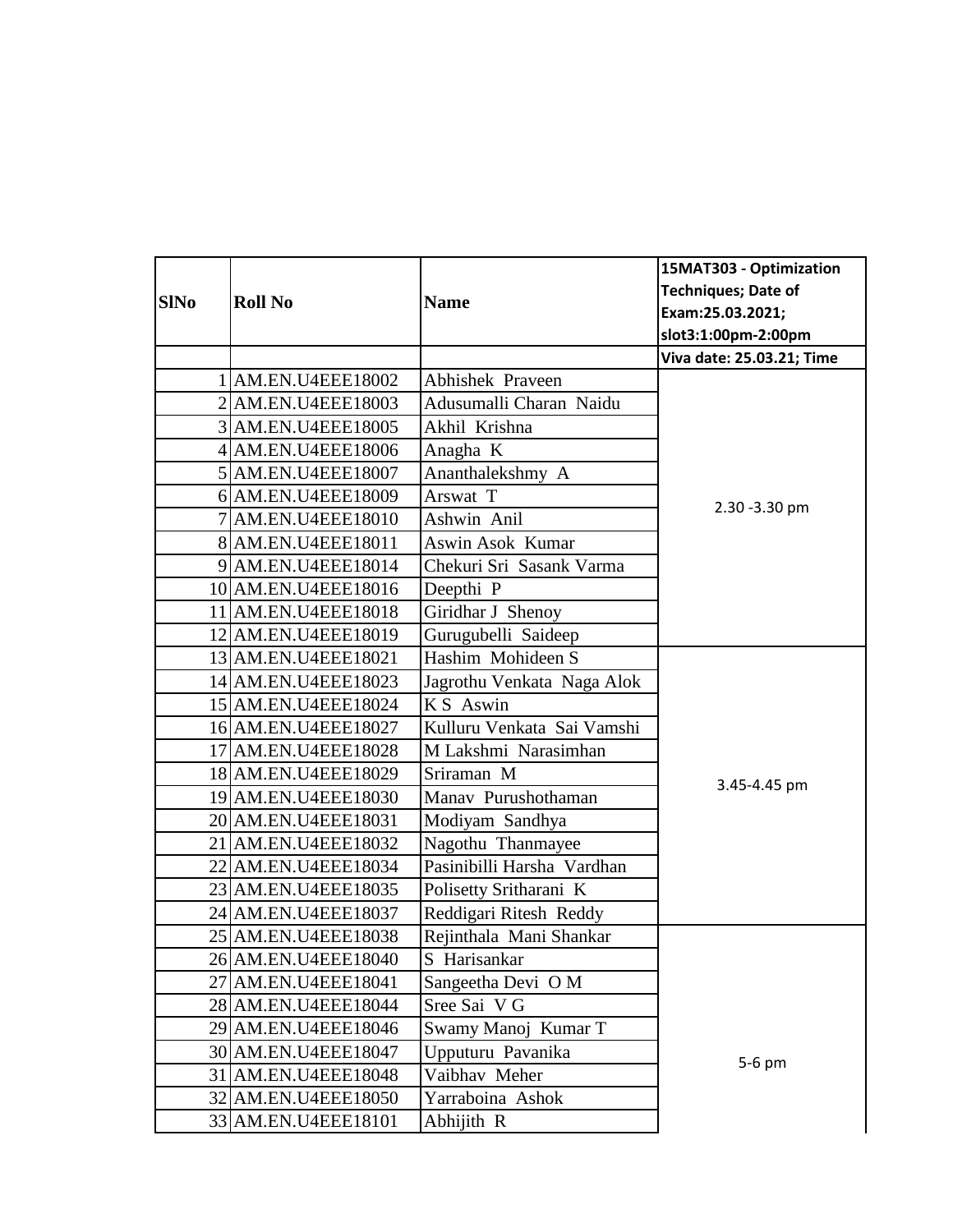| 34 AM.EN.U4EEE18102 | Adithya Raj Melayikandy     |              |
|---------------------|-----------------------------|--------------|
| 35 AM.EN.U4EEE18105 | Aman Goyal                  |              |
| 36 AM.EN.U4EEE18106 | Anamika Murthy              |              |
| 37 AM.EN.U4EEE18108 | Anurag N Parameswaran       |              |
| 38 AM.EN.U4EEE18109 | Ashitha R Nair              |              |
| 39 AM.EN.U4EEE18110 | Aswin Anil Kumar            |              |
| 40 AM.EN.U4EEE18111 | Aswini V Pai                |              |
| 41 AM.EN.U4EEE18113 | C V Dheena Dhayalan         | 6.15-7.15 pm |
| 42 AM.EN.U4EEE18117 | G Chenna Kesava Reddy       |              |
| 43 AM.EN.U4EEE18124 | Kanta Muni Nikhilsai        |              |
| 44 AM.EN.U4EEE18125 | K Devendra Venkata Naga Sai |              |
| 45 AM.EN.U4EEE18127 | Lalkrishna U                |              |
| 46 AM.EN.U4EEE18128 | M S Kavya Lakshmi           |              |
| 47 AM.EN.U4EEE18129 | Madhu                       |              |
| 48 AM.EN.U4EEE18130 | Marri Nithin Reddy          |              |
| 49 AM.EN.U4EEE18132 | Nandu Krishnakumar Pillai   |              |
| 50 AM.EN.U4EEE18135 | Praphul R                   |              |
| 51 AM.EN.U4EEE18136 | Ranjitha R                  |              |
| 52 AM.EN.U4EEE18137 | Reddy Bhavishya             | 7.30-8.30    |
| 53 AM.EN.U4EEE18138 | Rhithika Rajeev             |              |
| 54 AM.EN.U4EEE18140 | Sabarish V                  |              |
| 55 AM.EN.U4EEE18143 | Somana Krishna Sai          |              |
| 56 AM.EN.U4EEE18148 | Vaishnavi D                 |              |
| 57 AM.EN.U4EEE18150 | Yerramsetti Rohith          |              |
| 58 AM.EN.U4EEE18501 | Thushar Krishna Baiju       |              |

| <b>SINo</b> | <b>Roll No</b>      | <b>Name</b>                | 15EEE312 - Electrical Energy<br>Systems I; Date of<br>Exam:26.03.21;<br>slot3:1:00pm-2:00pm |
|-------------|---------------------|----------------------------|---------------------------------------------------------------------------------------------|
|             |                     |                            | Viva date: 26.03.21; Time                                                                   |
|             | 1 AM.EN.U4EEE18002  | <b>Abhishek Praveen</b>    |                                                                                             |
|             | AM.EN.U4EEE18003    | Adusumalli Charan Naidu    |                                                                                             |
|             | 3 AM.EN.U4EEE18005  | Akhil Krishna              |                                                                                             |
|             | 4 AM.EN.U4EEE18006  | Anagha K                   |                                                                                             |
|             | 5 AM.EN.U4EEE18007  | Ananthalekshmy A           | 2.30 - 3.30 pm                                                                              |
|             | 6 AM.EN.U4EEE18009  | Arswat T                   |                                                                                             |
|             | AM.EN.U4EEE18010    | Ashwin Anil                |                                                                                             |
|             | 8 AM.EN.U4EEE18011  | Aswin Asok Kumar           |                                                                                             |
| 9           | AM.EN.U4EEE18014    | Chekuri Sri Sasank Varma   |                                                                                             |
|             | 10 AM.EN.U4EEE18016 | Deepthi <sub>P</sub>       |                                                                                             |
|             | 11 AM.EN.U4EEE18018 | Giridhar J Shenoy          |                                                                                             |
|             | 12 AM.EN.U4EEE18019 | Gurugubelli Saideep        |                                                                                             |
|             | 13 AM.EN.U4EEE18021 | Hashim Mohideen S          |                                                                                             |
|             | 14 AM.EN.U4EEE18023 | Jagrothu Venkata Naga Alok |                                                                                             |
|             | 15 AM.EN.U4EEE18024 | KS Aswin                   |                                                                                             |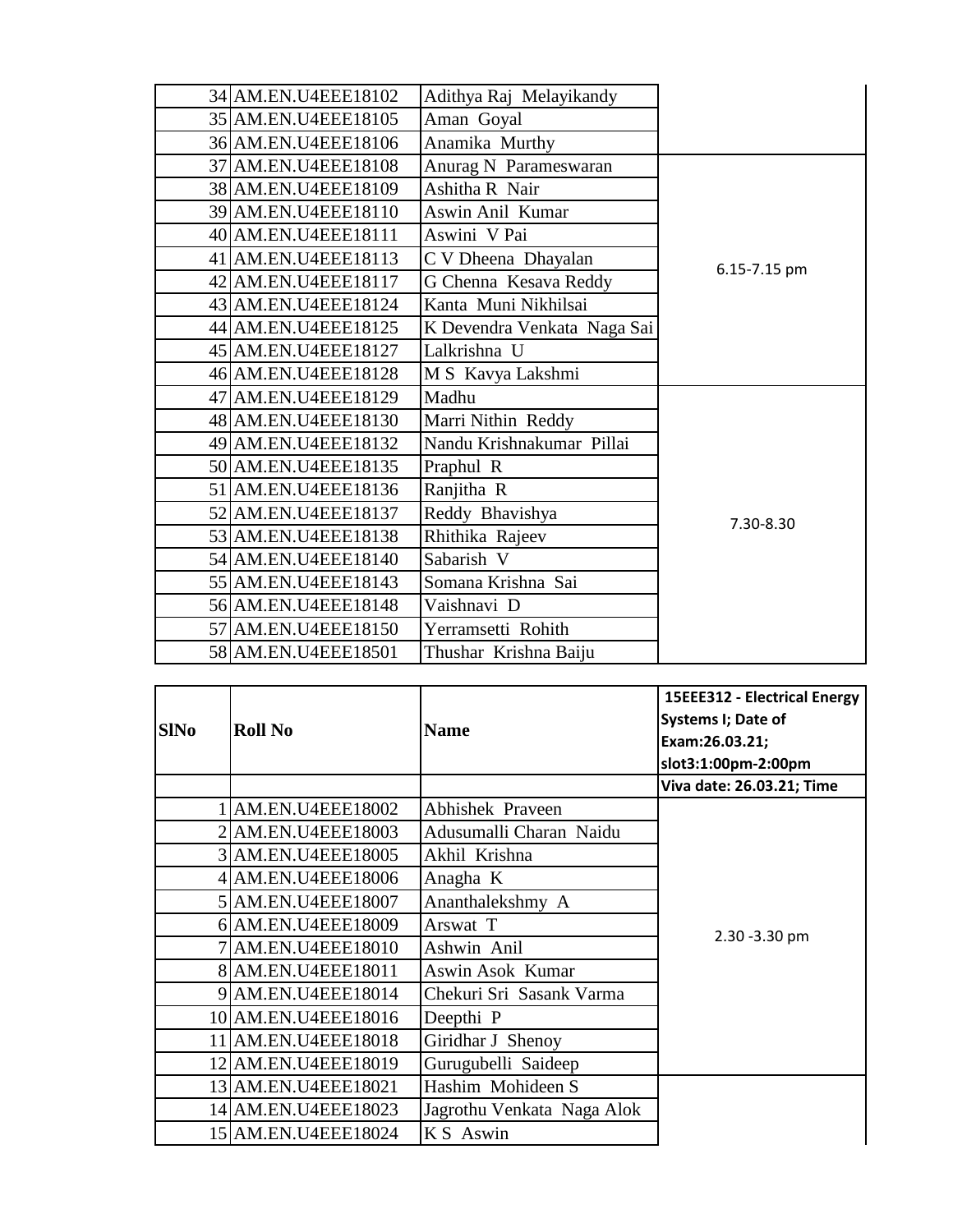| 16 AM.EN.U4EEE18027 | Kulluru Venkata Sai Vamshi  |              |
|---------------------|-----------------------------|--------------|
| 17 AM.EN.U4EEE18028 | M Lakshmi Narasimhan        |              |
| 18 AM.EN.U4EEE18029 | Sriraman M                  |              |
| 19 AM.EN.U4EEE18030 | Manav Purushothaman         | 3.45-4.45 pm |
| 20 AM.EN.U4EEE18031 | Modiyam Sandhya             |              |
| 21 AM.EN.U4EEE18032 | Nagothu Thanmayee           |              |
| 22 AM.EN.U4EEE18034 | Pasinibilli Harsha Vardhan  |              |
| 23 AM.EN.U4EEE18035 | Polisetty Sritharani K      |              |
| 24 AM.EN.U4EEE18037 | Reddigari Ritesh Reddy      |              |
| 25 AM.EN.U4EEE18038 | Rejinthala Mani Shankar     |              |
| 26 AM.EN.U4EEE18040 | S Harisankar                |              |
| 27 AM.EN.U4EEE18041 | Sangeetha Devi O M          |              |
| 28 AM.EN.U4EEE18044 | Sree Sai V G                |              |
| 29 AM.EN.U4EEE18046 | Swamy Manoj Kumar T         |              |
| 30 AM.EN.U4EEE18047 | Upputuru Pavanika           |              |
| 31 AM.EN.U4EEE18048 | Vaibhav Meher               | 5-6 pm       |
| 32 AM.EN.U4EEE18050 | Yarraboina Ashok            |              |
| 33 AM.EN.U4EEE18101 | Abhijith R                  |              |
| 34 AM.EN.U4EEE18102 | Adithya Raj Melayikandy     |              |
| 35 AM.EN.U4EEE18105 | Aman Goyal                  |              |
| 36 AM.EN.U4EEE18106 | Anamika Murthy              |              |
| 37 AM.EN.U4EEE18108 | Anurag N Parameswaran       |              |
| 38 AM.EN.U4EEE18109 | Ashitha R Nair              |              |
| 39 AM.EN.U4EEE18110 | Aswin Anil Kumar            |              |
| 40 AM.EN.U4EEE18111 | Aswini V Pai                |              |
| 41 AM.EN.U4EEE18113 | C V Dheena Dhayalan         |              |
| 42 AM.EN.U4EEE18117 | G Chenna Kesava Reddy       | 6.15-7 pm    |
| 43 AM.EN.U4EEE18124 | Kanta Muni Nikhilsai        |              |
| 44 AM.EN.U4EEE18125 | K Devendra Venkata Naga Sai |              |
| 45 AM.EN.U4EEE18127 | Lalkrishna U                |              |
| 46 AM.EN.U4EEE18128 | M S Kavya Lakshmi           |              |
| 47 AM.EN.U4EEE18129 | Madhu                       |              |
| 48 AM.EN.U4EEE18130 | Marri Nithin Reddy          |              |
| 49 AM.EN.U4EEE18132 | Nandu Krishnakumar Pillai   |              |
| 50 AM.EN.U4EEE18135 | Praphul R                   |              |
| 51 AM.EN.U4EEE18136 | Ranjitha R                  |              |
| 52 AM.EN.U4EEE18137 | Reddy Bhavishya             |              |
| 53 AM.EN.U4EEE18138 | Rhithika Rajeev             | 7.30-8.30    |
| 54 AM.EN.U4EEE18140 | Sabarish V                  |              |
| 55 AM.EN.U4EEE18143 | Somana Krishna Sai          |              |
| 56 AM.EN.U4EEE18148 | Vaishnavi D                 |              |
| 57 AM.EN.U4EEE18150 | Yerramsetti Rohith          |              |
| 58 AM.EN.U4EEE18501 | Thushar Krishna Baiju       |              |
|                     | Vishnugopan                 |              |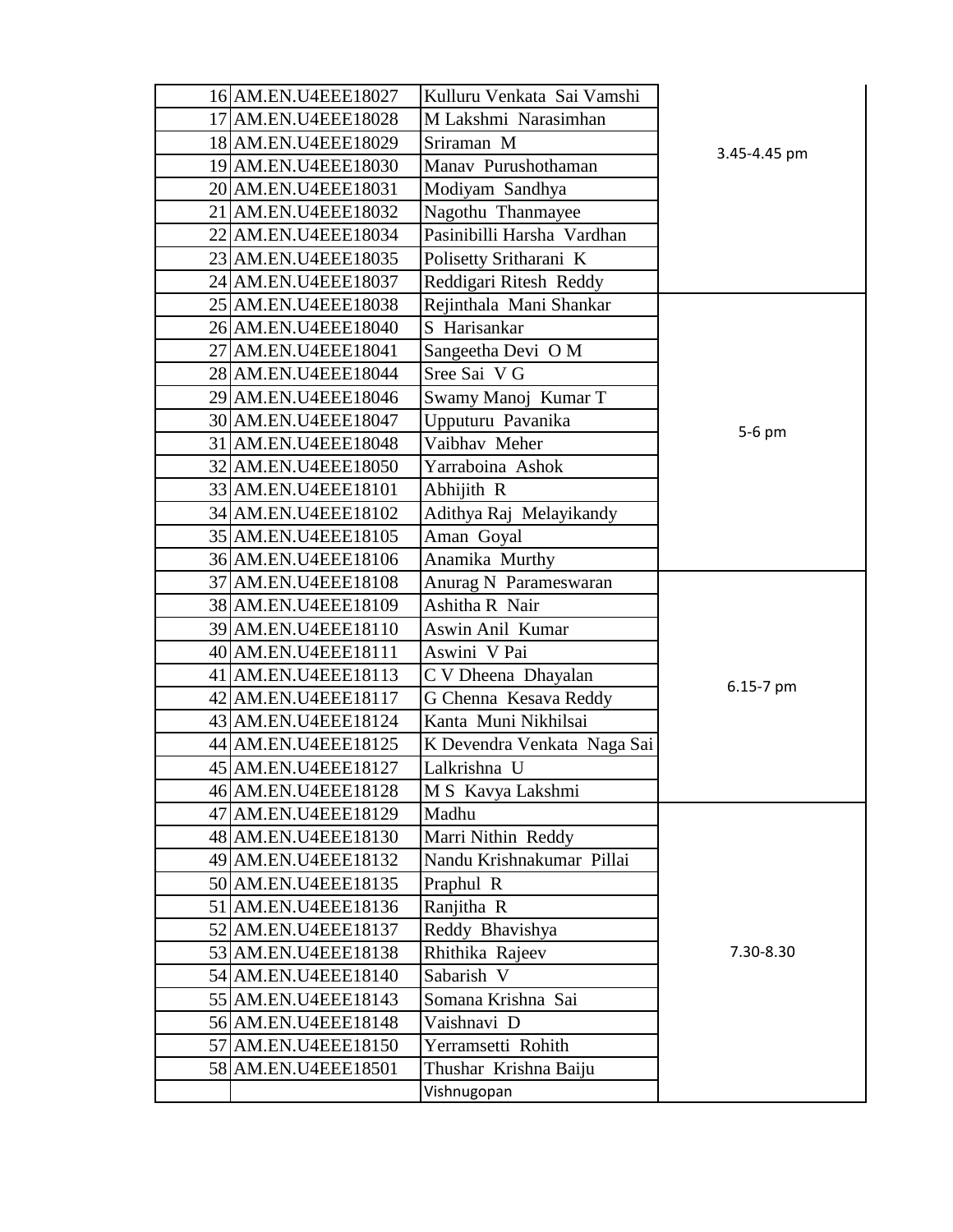|             |                     |                            | 15EEE313 - Power            |
|-------------|---------------------|----------------------------|-----------------------------|
|             |                     |                            | <b>Electronics; Date of</b> |
| <b>SINo</b> | <b>Roll No</b>      | <b>Name</b>                | Exam:27.03.21;              |
|             |                     |                            | slot3:1:00pm-2:00pm         |
|             |                     |                            | Viva date: 27.03.21; Time   |
|             | 1 AM.EN.U4EEE18002  | <b>Abhishek Praveen</b>    |                             |
|             | 2 AM.EN.U4EEE18003  | Adusumalli Charan Naidu    |                             |
|             | 3 AM.EN.U4EEE18005  | Akhil Krishna              |                             |
|             | 4 AM.EN.U4EEE18006  | Anagha K                   |                             |
|             | 5 AM.EN.U4EEE18007  | Ananthalekshmy A           |                             |
|             | 6 AM.EN.U4EEE18009  | Arswat T                   | 2.30 - 3.30 pm              |
|             | 7 AM.EN.U4EEE18010  | Ashwin Anil                |                             |
|             | 8 AM.EN.U4EEE18011  | Aswin Asok Kumar           |                             |
|             | 9 AM.EN.U4EEE18014  | Chekuri Sri Sasank Varma   |                             |
|             | 10 AM.EN.U4EEE18016 | Deepthi <sub>P</sub>       |                             |
|             | 11 AM.EN.U4EEE18018 | Giridhar J Shenoy          |                             |
|             | 12 AM.EN.U4EEE18019 | Gurugubelli Saideep        |                             |
|             | 13 AM.EN.U4EEE18021 | Hashim Mohideen S          |                             |
|             | 14 AM.EN.U4EEE18023 | Jagrothu Venkata Naga Alok |                             |
|             | 15 AM.EN.U4EEE18024 | KS Aswin                   |                             |
|             | 16 AM.EN.U4EEE18027 | Kulluru Venkata Sai Vamshi | 3.45-4.45 pm                |
|             | 17 AM.EN.U4EEE18028 | M Lakshmi Narasimhan       |                             |
|             | 18 AM.EN.U4EEE18029 | Sriraman M                 |                             |
|             | 19 AM.EN.U4EEE18030 | Manav Purushothaman        |                             |
|             | 20 AM.EN.U4EEE18031 | Modiyam Sandhya            |                             |
|             | 21 AM.EN.U4EEE18032 | Nagothu Thanmayee          |                             |
|             | 22 AM.EN.U4EEE18034 | Pasinibilli Harsha Vardhan |                             |
|             | 23 AM.EN.U4EEE18035 | Polisetty Sritharani K     |                             |
|             | 24 AM.EN.U4EEE18037 | Reddigari Ritesh Reddy     |                             |
|             | 25 AM.EN.U4EEE18038 | Rejinthala Mani Shankar    |                             |
|             | 26 AM.EN.U4EEE18040 | S Harisankar               |                             |
|             | 27 AM.EN.U4EEE18041 | Sangeetha Devi O M         |                             |
|             | 28 AM.EN.U4EEE18044 | Sree Sai V G               |                             |
|             | 29 AM.EN.U4EEE18046 | Swamy Manoj Kumar T        |                             |
|             | 30 AM.EN.U4EEE18047 | Upputuru Pavanika          | 5-6PM                       |
|             | 31 AM.EN.U4EEE18048 | Vaibhav Meher              |                             |
|             | 32 AM.EN.U4EEE18050 | Yarraboina Ashok           |                             |
|             | 33 AM.EN.U4EEE18101 | Abhijith R                 |                             |
|             | 34 AM.EN.U4EEE18102 | Adithya Raj Melayikandy    |                             |
|             | 35 AM.EN.U4EEE18105 | Aman Goyal                 |                             |
|             | 36 AM.EN.U4EEE18106 | Anamika Murthy             |                             |
|             | 37 AM.EN.U4EEE18108 | Anurag N Parameswaran      |                             |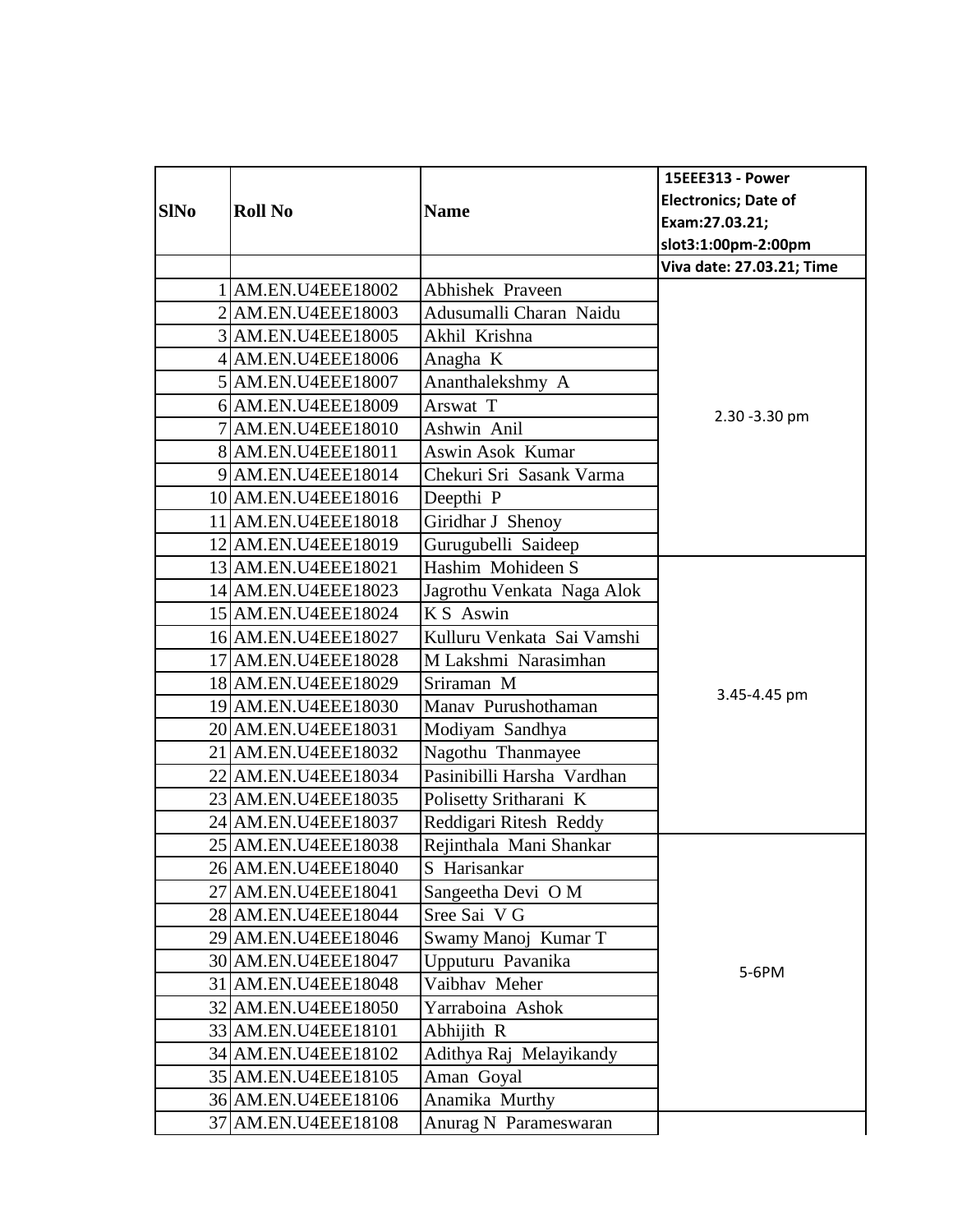| 38 AM.EN.U4EEE18109 | Ashitha R Nair              |           |
|---------------------|-----------------------------|-----------|
| 39 AM.EN.U4EEE18110 | Aswin Anil Kumar            |           |
| 40 AM.EN.U4EEE18111 | Aswini V Pai                |           |
| 41 AM.EN.U4EEE18113 | C V Dheena Dhayalan         | 6.15-7 pm |
| 42 AM.EN.U4EEE18117 | G Chenna Kesava Reddy       |           |
| 43 AM.EN.U4EEE18124 | Kanta Muni Nikhilsai        |           |
| 44 AM.EN.U4EEE18125 | K Devendra Venkata Naga Sai |           |
| 45 AM.EN.U4EEE18127 | Lalkrishna U                |           |
| 46 AM.EN.U4EEE18128 | M S Kavya Lakshmi           |           |
| 47 AM.EN.U4EEE18129 | Madhu                       |           |
| 48 AM.EN.U4EEE18130 | Marri Nithin Reddy          |           |
| 49 AM.EN.U4EEE18132 | Nandu Krishnakumar Pillai   |           |
| 50 AM.EN.U4EEE18135 | Praphul R                   |           |
| 51 AM.EN.U4EEE18136 | Ranjitha R                  |           |
| 52 AM.EN.U4EEE18137 | Reddy Bhavishya             | $7-8pm$   |
| 53 AM.EN.U4EEE18138 | Rhithika Rajeev             |           |
| 54 AM.EN.U4EEE18140 | Sabarish V                  |           |
| 55 AM.EN.U4EEE18143 | Somana Krishna Sai          |           |
| 56 AM.EN.U4EEE18148 | Vaishnavi D                 |           |
| 57 AM.EN.U4EEE18150 | Yerramsetti Rohith          |           |
| 58 AM.EN.U4EEE18501 | Thushar Krishna Baiju       |           |

|             |                     |                            | 15EEE359 - Renewable               |
|-------------|---------------------|----------------------------|------------------------------------|
|             |                     |                            | <b>Energy and Energy</b>           |
| <b>SINo</b> | <b>Roll No</b>      | <b>Name</b>                | <b>Conservation; Date of Exam-</b> |
|             |                     |                            | 29.03.21; slot3:1:00pm-            |
|             |                     |                            | 2:00pm                             |
|             |                     |                            | Viva date: 29.03.21; Time          |
|             | 1 AM.EN.U4EEE18002  | Abhishek Praveen           |                                    |
|             | 2 AM.EN.U4EEE18003  | Adusumalli Charan Naidu    |                                    |
|             | 3 AM.EN.U4EEE18007  | Ananthalekshmy A           |                                    |
|             | 4 AM.EN.U4EEE18010  | Ashwin Anil                |                                    |
|             | 5 AM.EN.U4EEE18011  | Aswin Asok Kumar           |                                    |
|             | 6 AM.EN.U4EEE18014  | Chekuri Sri Sasank Varma   |                                    |
|             | 7 AM.EN.U4EEE18019  | Gurugubelli Saideep        |                                    |
|             | 8 AM.EN.U4EEE18024  | K S Aswin                  |                                    |
|             | 9 AM.EN.U4EEE18029  | Sriraman M                 | 29/03/2021(2.30-4.00 pm)           |
|             | 10 AM.EN.U4EEE18030 | Manav Purushothaman        |                                    |
|             | 11 AM.EN.U4EEE18031 | Modiyam Sandhya            |                                    |
|             | 12 AM.EN.U4EEE18034 | Pasinibilli Harsha Vardhan |                                    |
|             | 13 AM.EN.U4EEE18035 | Polisetty Sritharani K     |                                    |
|             | 14 AM.EN.U4EEE18037 | Reddigari Ritesh Reddy     |                                    |
|             | 15 AM.EN.U4EEE18041 | Sangeetha Devi O M         |                                    |
|             | 16 AM.EN.U4EEE18047 | Upputuru Pavanika          |                                    |
|             | 17 AM.EN.U4EEE18050 | Yarraboina Ashok           |                                    |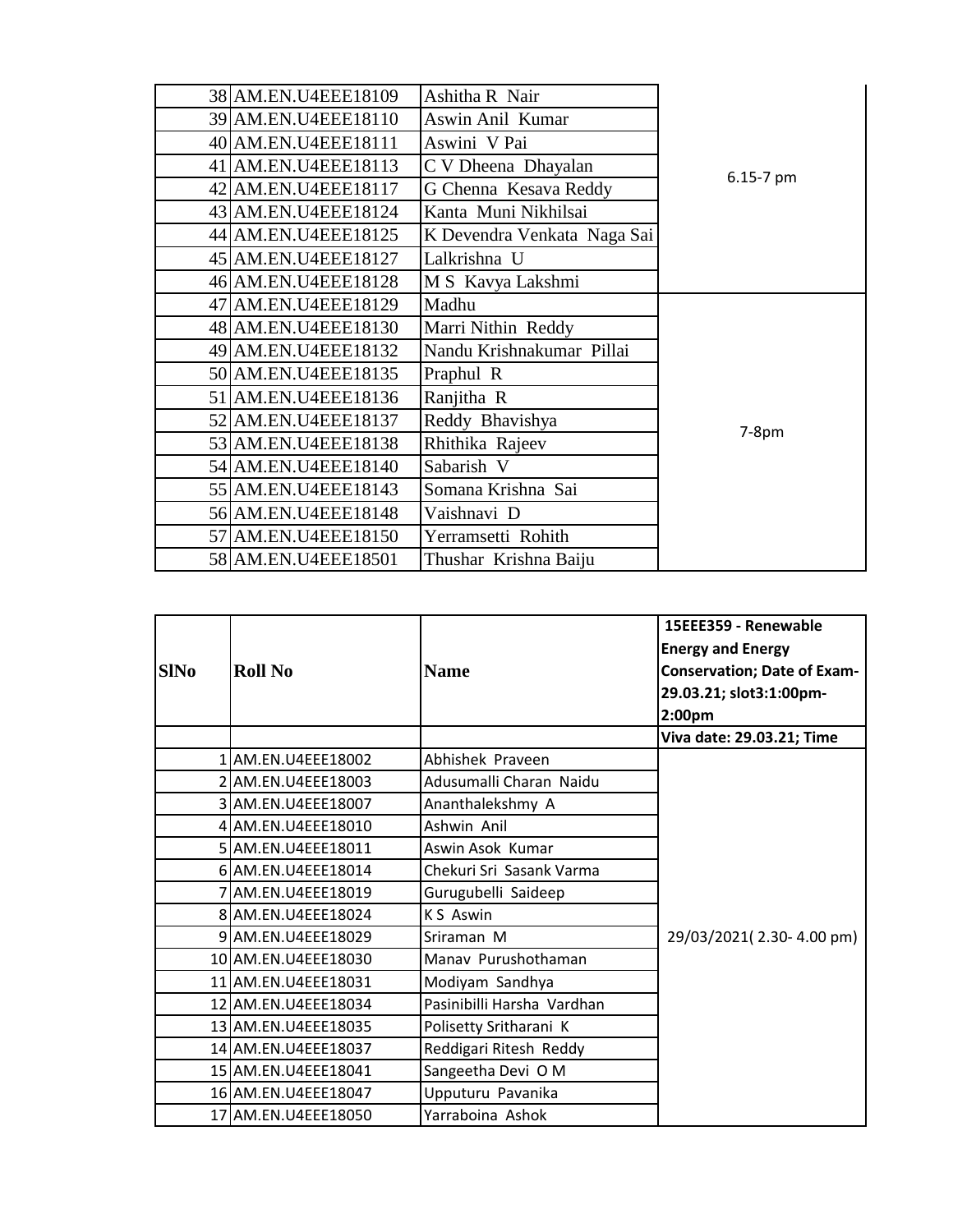| 18 AM.EN.U4EEE18101 | Abhijith R                |                          |
|---------------------|---------------------------|--------------------------|
| 19 AM.EN.U4EEE18102 | Adithya Raj Melayikandy   |                          |
| 20 AM.EN.U4EEE18106 | Anamika Murthy            |                          |
| 21 AM.EN.U4EEE18110 | Aswin Anil Kumar          |                          |
| 22 AM.EN.U4EEE18113 | C V Dheena Dhayalan       |                          |
| 23 AM.EN.U4EEE18117 | G Chenna Kesava Reddy     |                          |
| 24 AM.EN.U4EEE18127 | Lalkrishna U              |                          |
| 25 AM.EN.U4EEE18128 | M S Kavya Lakshmi         | 29/03/2021(5.30-7.00 pm) |
| 26 AM.EN.U4EEE18130 | Marri Nithin Reddy        |                          |
| 27 AM.EN.U4EEE18132 | Nandu Krishnakumar Pillai |                          |
| 28 AM.EN.U4EEE18135 | Praphul R                 |                          |
| 29 AM.EN.U4EEE18136 | Ranjitha R                |                          |
| 30 AM.EN.U4EEE18138 | Rhithika Rajeev           |                          |
| 31 AM.EN.U4EEE18143 | Somana Krishna Sai        |                          |
| 32 AM.EN.U4EEE18148 | Vaishnavi D               |                          |
| 33 AM.EN.U4EEE18501 | Thushar Krishna Baiju     |                          |

|       |                     |                               | 15EEE360:Smart Grid; Date |
|-------|---------------------|-------------------------------|---------------------------|
|       |                     |                               | of Exam: 29.03.2021;      |
| SI No | <b>Roll No:</b>     | <b>Name</b>                   | Slot3:1pm to 2pm          |
|       |                     |                               | Viva date: 29.03.21; Time |
|       | 1 AM.EN.U4EEE18005  | Akhil Krishna                 |                           |
|       | 2 AM.EN.U4EEE18006  | Anagha K                      |                           |
|       | 3 AM.EN.U4EEE18009  | Arswat T                      | 4.30pm to 5.30pm          |
|       | 4 AM.EN.U4EEE18016  | Deepthi P                     |                           |
|       | 5 AM.EN.U4EEE18018  | Giridhar J Shenoy             |                           |
|       | 6 AM.EN.U4EEE18021  | Hashim Mohideen S             |                           |
|       | AM.EN.U4EEE18023    | Jagrothu Venkata Naga Alok    |                           |
|       | 8 AM.EN.U4EEE18027  | Kulluru Venkata Sai Vamshi    |                           |
|       | 9 AM.EN.U4EEE18028  | M Lakshmi Narasimhan          | 6pm to 7pm                |
|       | 10 AM.EN.U4EEE18032 | Nagothu Thanmayee             |                           |
|       | 11 AM.EN.U4EEE18038 | Rejinthala Mani Shankar       |                           |
|       | 12 AM.EN.U4EEE18040 | S Harisankar                  |                           |
|       | 13 AM.EN.U4EEE18044 | Sree Sai V G                  |                           |
|       | 14 AM.EN.U4EEE18046 | Swamy Manoj Kumar T           |                           |
|       | 15 AM.EN.U4EEE18048 | Vaibhav Meher                 | 7.30pm to 8.30pm          |
|       | 16 AM.EN.U4EEE18105 | Aman Goyal                    |                           |
|       | 17 AM.EN.U4EEE18108 | Anurag N Parameswaran         |                           |
|       | 18 AM.EN.U4EEE18109 | Ashitha R Nair                |                           |
|       | 19 AM.EN.U4EEE18111 | Aswini V Pai                  |                           |
|       | 20 AM.EN.U4EEE18124 | Kanta Muni Nikhilsai          |                           |
|       | 21 AM.EN.U4EEE18125 | Kommuri Devendra Venkata Naga |                           |
|       | 22 AM.EN.U4EEE18129 | Madhu                         | 8.30pm to 9.30pm          |
|       | 23 AM.EN.U4EEE18137 | Reddy Bhavishya               |                           |
|       | 24 AM.EN.U4EEE18140 | Sabarish V                    |                           |
|       | 25 AM.EN.U4EEE18150 | Yerramsetti Rohith            |                           |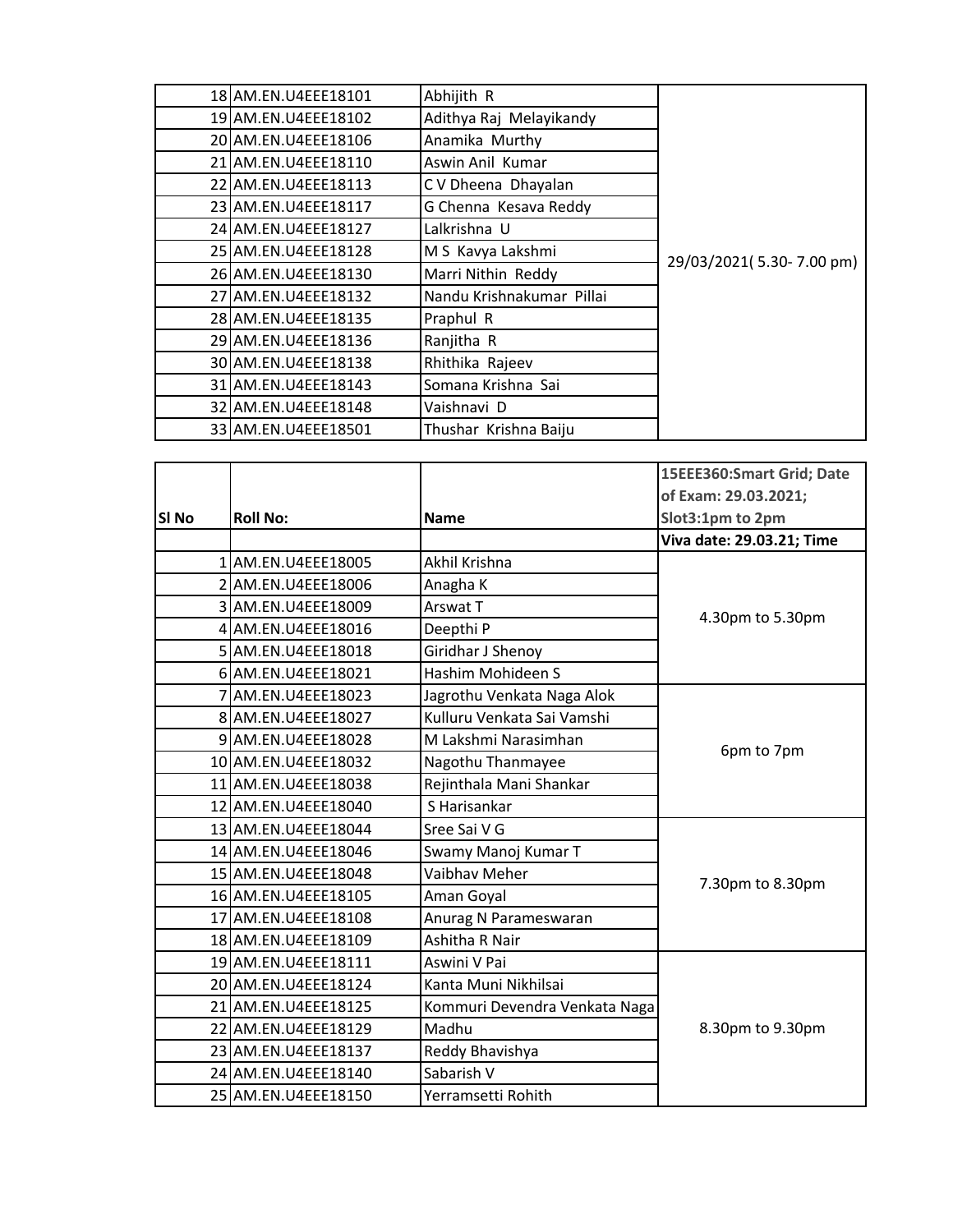| <b>SINo</b> | <b>Roll No</b>      | <b>Name</b>                | 15EEE314 - Microcontroller<br>and Applications; Date of<br>Exam:30.03.21;<br>slot3:1:00pm-2:00pm |
|-------------|---------------------|----------------------------|--------------------------------------------------------------------------------------------------|
|             |                     |                            | Viva date: 30.03.21; Time                                                                        |
|             | AM.EN.U4EEE18002    | <b>Abhishek Praveen</b>    |                                                                                                  |
|             | 2 AM.EN.U4EEE18003  | Adusumalli Charan Naidu    |                                                                                                  |
|             | 3 AM.EN.U4EEE18005  | Akhil Krishna              |                                                                                                  |
|             | 4 AM.EN.U4EEE18006  | Anagha K                   |                                                                                                  |
|             | 5 AM.EN.U4EEE18007  | Ananthalekshmy A           |                                                                                                  |
|             | 6 AM.EN.U4EEE18009  | Arswat T                   | 2.30 - 3.30 pm                                                                                   |
|             | 7 AM.EN.U4EEE18010  | Ashwin Anil                |                                                                                                  |
|             | 8 AM.EN.U4EEE18011  | Aswin Asok Kumar           |                                                                                                  |
|             | 9 AM.EN.U4EEE18014  | Chekuri Sri Sasank Varma   |                                                                                                  |
|             | 10 AM.EN.U4EEE18016 | Deepthi <sub>P</sub>       |                                                                                                  |
|             | 11 AM.EN.U4EEE18018 | Giridhar J Shenoy          |                                                                                                  |
|             | 12 AM.EN.U4EEE18019 | Gurugubelli Saideep        |                                                                                                  |
|             | 13 AM.EN.U4EEE18021 | Hashim Mohideen S          |                                                                                                  |
|             | 14 AM.EN.U4EEE18023 | Jagrothu Venkata Naga Alok |                                                                                                  |
|             | 15 AM.EN.U4EEE18024 | K S Aswin                  |                                                                                                  |
|             | 16 AM.EN.U4EEE18027 | Kulluru Venkata Sai Vamshi |                                                                                                  |
|             | 17 AM.EN.U4EEE18028 | M Lakshmi Narasimhan       |                                                                                                  |
|             | 18 AM.EN.U4EEE18029 | Sriraman M                 | 3.30-4.00pm                                                                                      |
|             | 19 AM.EN.U4EEE18030 | Manav Purushothaman        |                                                                                                  |
|             | 20 AM.EN.U4EEE18031 | Modiyam Sandhya            |                                                                                                  |
|             | 21 AM.EN.U4EEE18032 | Nagothu Thanmayee          |                                                                                                  |
| 22          | AM.EN.U4EEE18034    | Pasinibilli Harsha Vardhan |                                                                                                  |
|             | 23 AM.EN.U4EEE18035 | Polisetty Sritharani K     |                                                                                                  |
|             | 24 AM.EN.U4EEE18037 | Reddigari Ritesh Reddy     |                                                                                                  |
|             | 25 AM.EN.U4EEE18038 | Rejinthala Mani Shankar    |                                                                                                  |
|             | 26 AM.EN.U4EEE18040 | S Harisankar               |                                                                                                  |
|             | 27 AM.EN.U4EEE18041 | Sangeetha Devi O M         |                                                                                                  |
|             | 28 AM.EN.U4EEE18044 | Sree Sai V G               |                                                                                                  |
|             | 29 AM.EN.U4EEE18046 | Swamy Manoj Kumar T        |                                                                                                  |
|             | 30 AM.EN.U4EEE18047 | Upputuru Pavanika          | 4.00-4.30pm                                                                                      |
|             | 31 AM.EN.U4EEE18048 | Vaibhav Meher              |                                                                                                  |
|             | 32 AM.EN.U4EEE18050 | Yarraboina Ashok           |                                                                                                  |
|             | 33 AM.EN.U4EEE18101 | Abhijith R                 |                                                                                                  |
|             | 34 AM.EN.U4EEE18102 | Adithya Raj Melayikandy    |                                                                                                  |